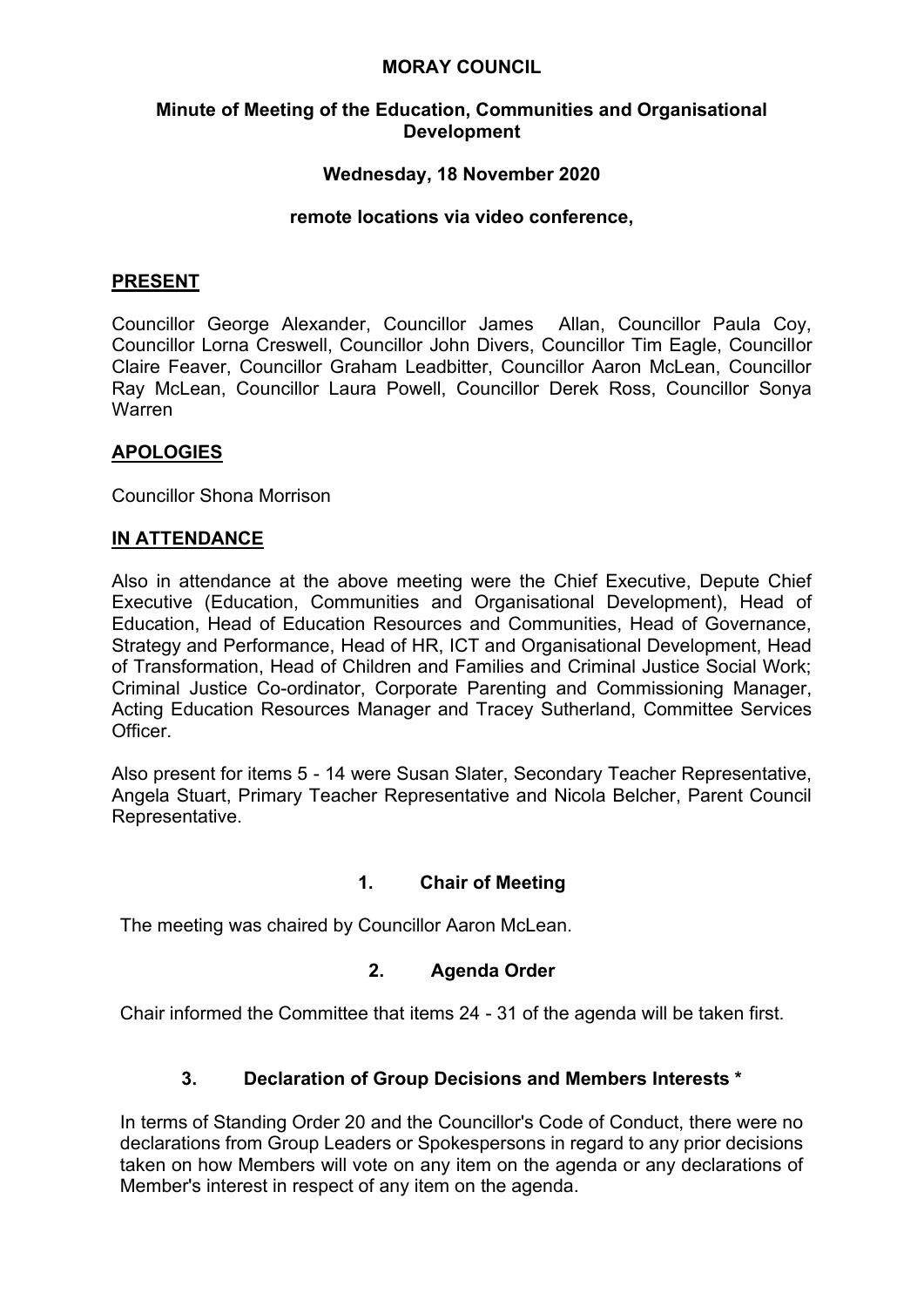## **4. Resolution**

The meeting resolved in terms of Section 50A (4) and (5) of the Local Government (Scotland) Act 1973, as amended, the public and media representatives be excluded from the meeting during consideration of the items of business appearing at the relevant paragraphs of this minute as specified below, so as to avoid disclosure of exempt information of the class described in the appropriate paragraphs of Part 1 of Schedule 7a of the Act.

Para Number Para Number<br>of the Minute Para Number of Schedule 7A

4

Information relating to any applicant or recipient of any financial assistance provided by the Authority

9

Information on proposed terms and/or expenditure to be incurred by the Authority

5

Information relating to the adoption, care, fostering or education of any particular child or relating to the supervision or residence of any particular child in accordance with a supervision requirement.

# **5. Minute of the Meeting of 23 September 2020**

The minute of the meeting of the Education, Communities and Organisational Development Committee dated 23 September 2020 was submitted and approved.

# **6. SPSO Continuing Care and Transitions**

A report by the Chief Executive informed the Committee of actions required as an outcome of a parental complaint made to the Scottish Public Services Ombudsman (SPSO).

Following consideration the Committee:

i) noted that following agreement at Moray Council on 28 October the final recommended revisions of the transitions policy and of the continuing care police are tabled at Education, Communities and Organisational Development Committee on 3 February 2021;

agreed that the final recommended revisions of the transitions policy and of the continuing care policy are tabled at Education, Communities and Organisational

ii) Development Committee on 3 February 2021 following active and meaningful engagement with parents and carers; and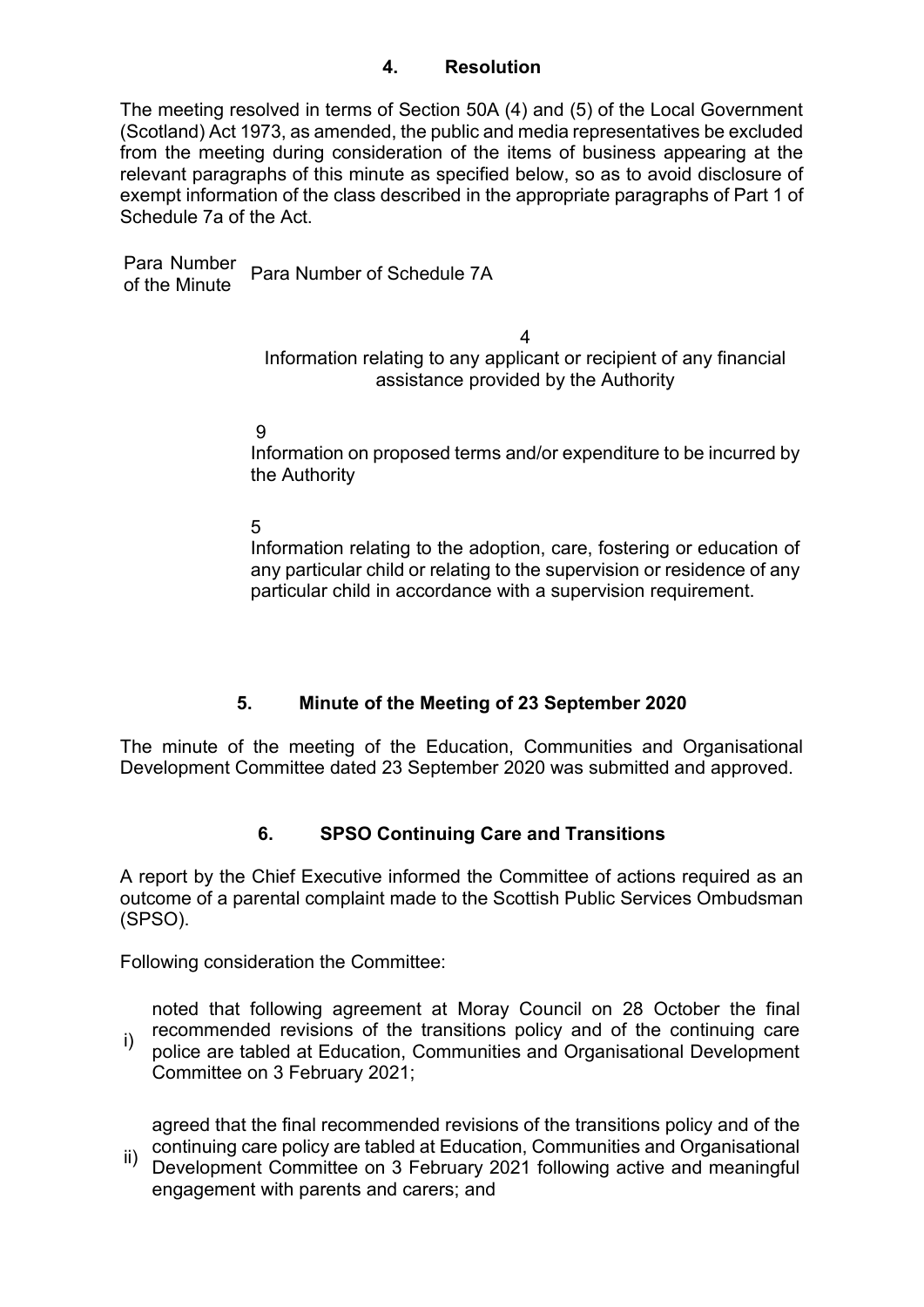iii) agreed that a progress report should be submitted to Moray Council on 21 January 2021.

## **7. Performance Report Integrated Children's Services - Half Year to March 2020**

A report by the Chief Executive informed the Committee of the performance of the service for the period from 1 October 2019 to 31 March 2020.

Following consideration, the Committee welcomed the good performance detailed within the report and thereafter agreed to note:

- i) note performance of the Service Plan, Operational Performance Indicators and ip-<br>() Complaints to the end of March 2020; and Complaints to the end of March 2020; and
- ii) note the actions being taken to improve performance where required.

## **8. Children's Services Revenue Budget Monitoring Report September 2020**

A report by the Chief Executive informed the Committee of the budget position for Children's Services as at 30 September 2020.

Following consideration the Committee agreed to note the budget position at 30 September 2020.

## **9. Children and Families and Justice Social Work Services Performance Framework**

A report by the Interim Chief Officer, Health and Social Care provided assurance to the Committee that there is a framework that enables performance to be scrutinised that can be further developed as required.

Following consideration the Committee agreed to note the frameworks around social work performance and examples of how it is being used to improve outcomes for children and families.

## **10. Community Mental Health and Wellbeing Supports and Services Framework**

A report by the Interim Chief Officer, Health and Social Care advised the Committee of the National Community mental health and wellbeing supports framework and the funding allocated to Moray to support the development of services.

Following consideration the Committee agreed to note the funding available and agree to it being used by local collaborative partnerships for planning, development and programme costs associated with the implementation of the Framework to support children and young people's mental health and wellbeing.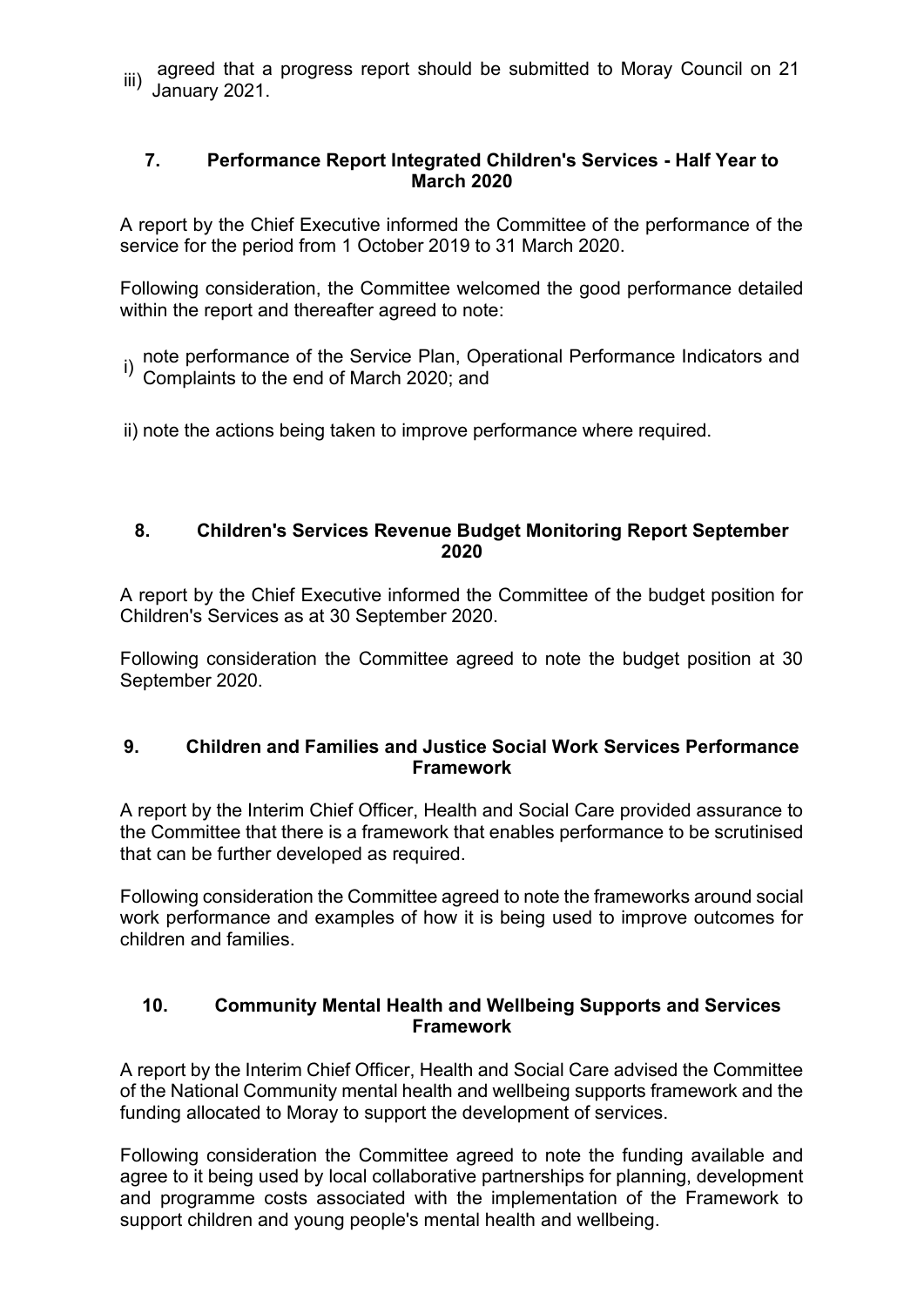# **11. Childrens Services Plan Annual Report 2019-20**

A report by the Chief Executive provided the Committee with a copy of the Children's Services Plan Annual report 2019-20 for information purposes.

Following consideration, the Committee agreed to note the Annual Report (Appendix1).

# **12. Community Justice Activity in Moray 2019-20**

A report by the Interim Chief Officer, Health and Social Care advised the Committee of the National Community Mental Health and Wellbeing Supports Framework and the funding allocated to Moray to support the development of services.

Following consideration the Committee agreed to note the funding available and agree to it being used by local collaborative partnerships for planning, development and programme costs associated with the implementation of the Framework to support children and young people's mental health and wellbeing.

# **13. Formal Sign-Off of Children's Services Plan 2020-23**

A report by the Chief Executive requested the Committee to formally sign off the 2020-23 Children's Service Plan.

Following consideration, the Committee agreed to formally sign off the 2020 - 2023 Children's Services Plan for the Council's interests therein.

### **14. Service Plan 2020-22**

A report by the Depute Chief Executive (Education, Communities and Organisational Development) invited the Committee to consider the Education, Communities and Organisational Development Services' Service Plans for 2020-22.

Following consideration the Committee agreed to approve the Service Plans for services within Education, Communities and Organisational Development.

# **15. Suspension of Standing Orders**

The Chair sought agreement of the Committee to suspend Standing Order 74 to allow the meeting to continue beyond 12.45pm. This was unanimously agreed.

# **16. Performance Report Education – Half Year to March 2020**

A report by the Depute Chief Executive (Education, Communities and Organisational Development) informed the Committee of performance of the service for the period from 1 October 2019 to 31 March 2020.

Following consideration, the Committee welcomed the good performance detailed within the report and thereafter agreed to note: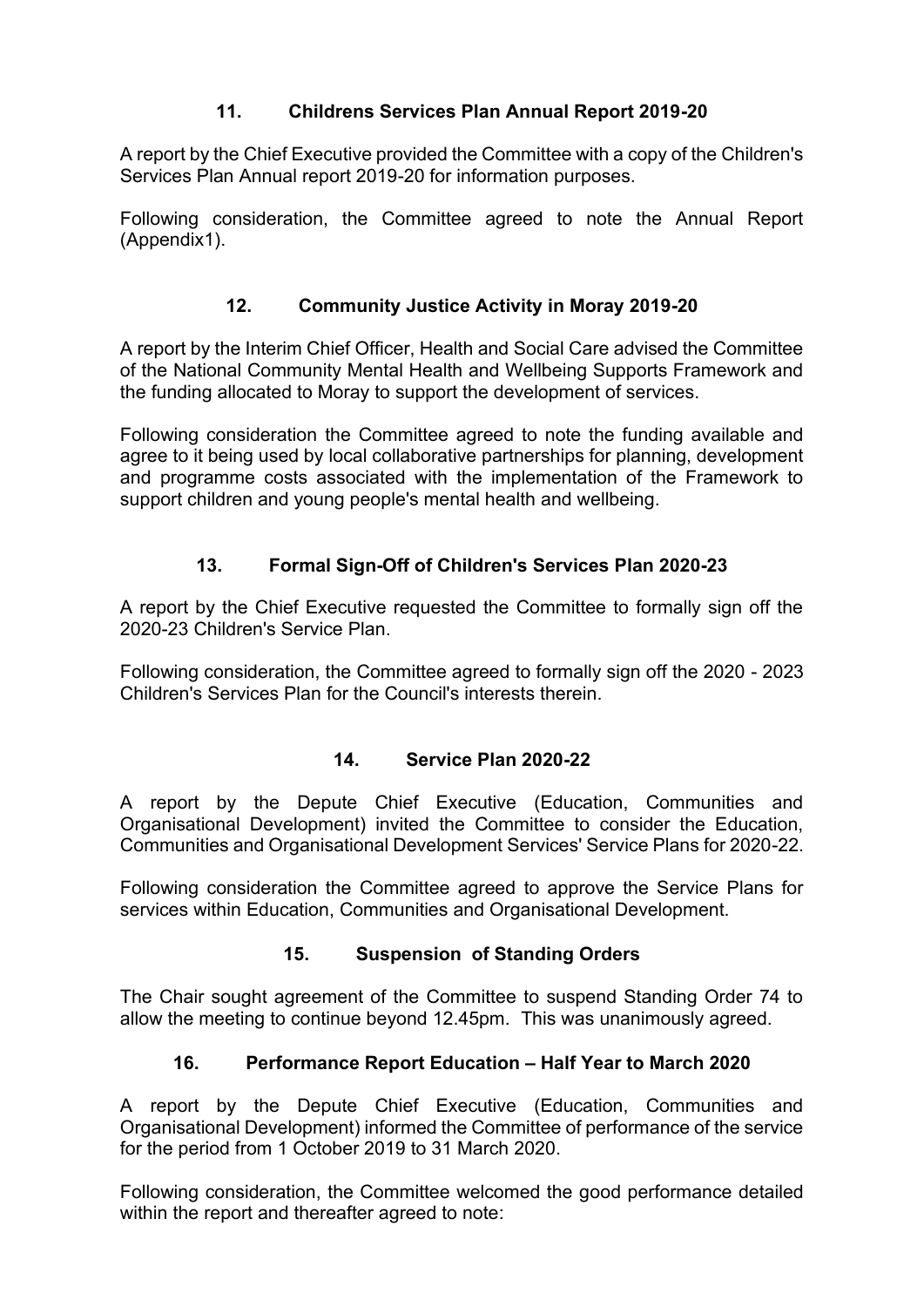i) performance of the Service Plan, Operational Performance Indicators and Complaints to the end of March 2020; and

ii) the actions being taken to improve performance where required

# **17. Initial Attainment Report for Secondary Schools 2020**

A report by the Depute Chief Executive (Education, Communities and Organisational Development) informed the Committee of the SQA attainment across our secondary schools and for this data to be fully scrutinised as part of our raising attainment improvements and strategy.

Following consideration, the Committee agreed to note:

.

- i) the Senior Phase Attainment across our secondary schools for session 2019/20<br>() and the initial processes in preparation for exams in session 2020/21: and the initial processes in preparation for exams in session 2020/21;
- ii) that school based attainment meetings took place in October and November<br><sup>ii)</sup> 2020 and actions for improvement were agreed and;

iii) April 2021 which will be supported by further attainment meetings which Elected that a follow up report of leaver destinations will be reported to Committee in Members will be invited to attend.

# **18. Moray Raising Attainment Strategy**

A report by the Depute Chief Executive (Education, Communities and Organisational Development) informed the Committee of the new Moray Raising Attainment Strategy in order that it could be scrutinised and approved.

Following consideration the Committee agreed to:

- note the Moray Education Raising Attainment Strategy, Toolkit and Practitioner i) lives
- ii) note that the documentation is clearly linked to local and national priorities and<br>ii) norformance measures: and performance measures; and
- $_{\rm iii)}$  approve the Strategy for implementation and use for 2020-23 across all Moray<br>"II) schools as an integral component of improving performance.

# **19. Education Revenue Budget Monitoring Report September 2020**

A report by the Depute Chief Executive (Education, Communities and Organisational Development) informed the Committee of the budget position for Education as at 30 September 2020.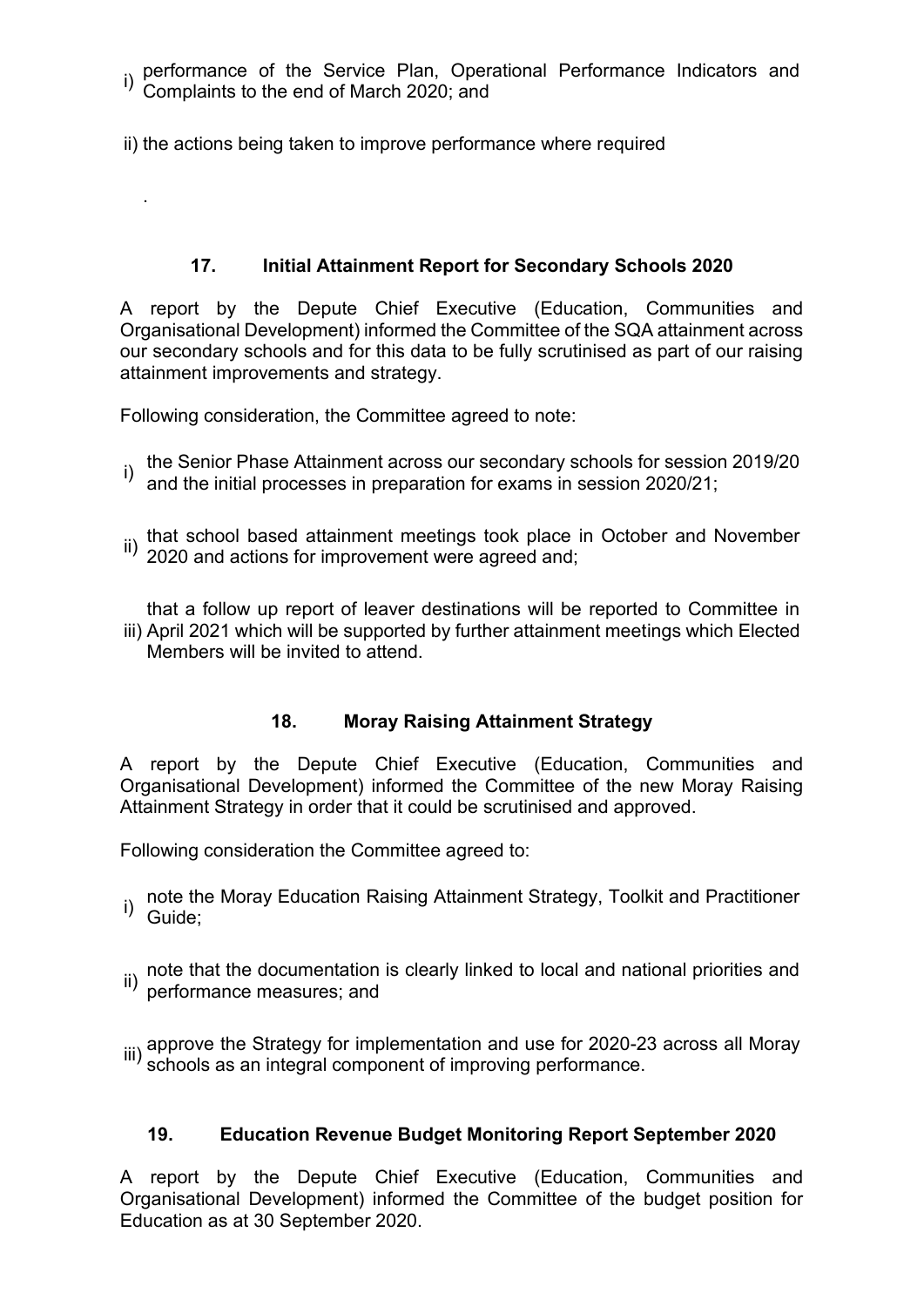Following consideration the Committee noted the budget position at 30 September 2020.

# **20. Performance Report Education Resources – Half Year to March 2020**

Mrs Belcher, Parent Representative left the meeting during the discussion of this item.

A report by the Depute Chief Executive (Education, Communities and Organisational Development) informed the Committee of the performance of the service for the period from 1 October 2019 to 31 March 2020.

Following consideration, the Committee welcomed the good performance detailed within the report and thereafter agreed to note:

i) note performance of the Service Plan, Operational Performance Indicators and<br><sup>i)</sup> Complaints to the end of March 2020; and

ii) note the actions being taken to improve performance where required.

## **21. Education Resources and Communities Revenue Budget Monitoring Report September 2020**

A report by the Depute Chief Executive (Education, Communities and Organisational Development) informed the Committee of the budget position for Education Resources and Communities as at 30 September 2020.

Following consideration the Committee agreed to note the budget position at 30 September 2020.

# **22. Review of Moray's Leisure Service**

Ms Slater, Secondary School Representative left the meeting during the discussion of this item.

A report by the Depute Chief Executive (Education, Communities and Organisational Development) informed the Council of the progress made in relation to the review of Moray's Leisure Services and to agree tot he development of Business Case on the preferred option for the future delivery of Leisure Services.

Following consideration the Committee agreed to:

- i) note the progress made in relation to the Review of Moray's Leisure Service;
- ii) approve the new Business Plan for the Sport and Leisure Service;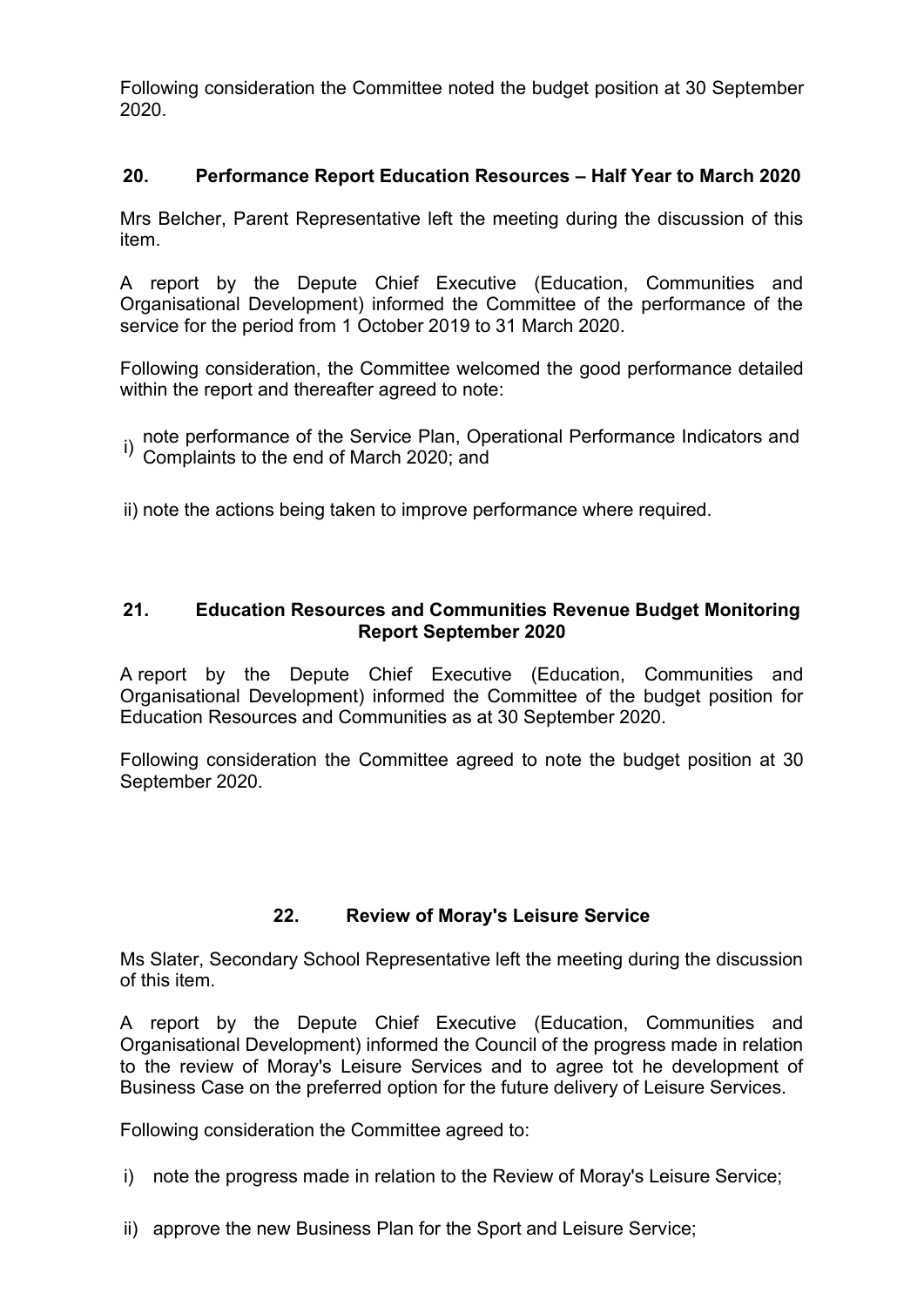the development of a Business Case on the preferred option for the future

- iii) meeting of the Education, Communities and Organisational Development Committee;
- iv) use Improvement and Modernisation programme funding for expert external support to the maximum of £10,000 to help create the Business Case;
- v) the Leisure Estate Project Board report back via the Education, Communities Organisational Development Committee on future developments; and

vi) from existing budget for a further one year period from 1 April 2021 in the extension of the Active Schools and Community Sports Hub programmes partnership with sportscotland at a cost of £177,000, with the potential of

continuing this partnership on an annual basis up to 31 March 2023.

# **23. Counselling through Schools Report**

A report by the Depute Chief Executive (Education, Communities and Organisational Development) updated the Committee on the 2018-19 Programme for Government in which is stated that around 350 new counsellor positions would be created in Scotland (Scottish Government, 2019) and on the proposed approach to delivering Counselling through Schools support in Moray.

Following consideration the Committee agreed:

- i) through Schools service as part of a whole school approach to supporting mental to utilise the Scottish Government funding to commission a holistic Counselling health and wellbeing; and
- ii) that progress on the delivery of a Counselling through Schools service is brought ii) back to a future meeting of the Committee back to a future meeting of the Committee.

Mrs Slater, Secondary School Representative left the meeting following the consideration of this report.

# **24. Suspension of Standing Orders**

The Chair sought the agreement of the Committee to suspend Standing Order 74 to allow the meeting to continue beyond 5.00pm. This was unanimously agreed.

# **25. Review of Additional Support Needs Services Report**

A report by the Depute Chief Executive (Education, Communities and Organisational Development) updated the Committee on progress made in the review of Additional Support Needs Services and the proposed next steps.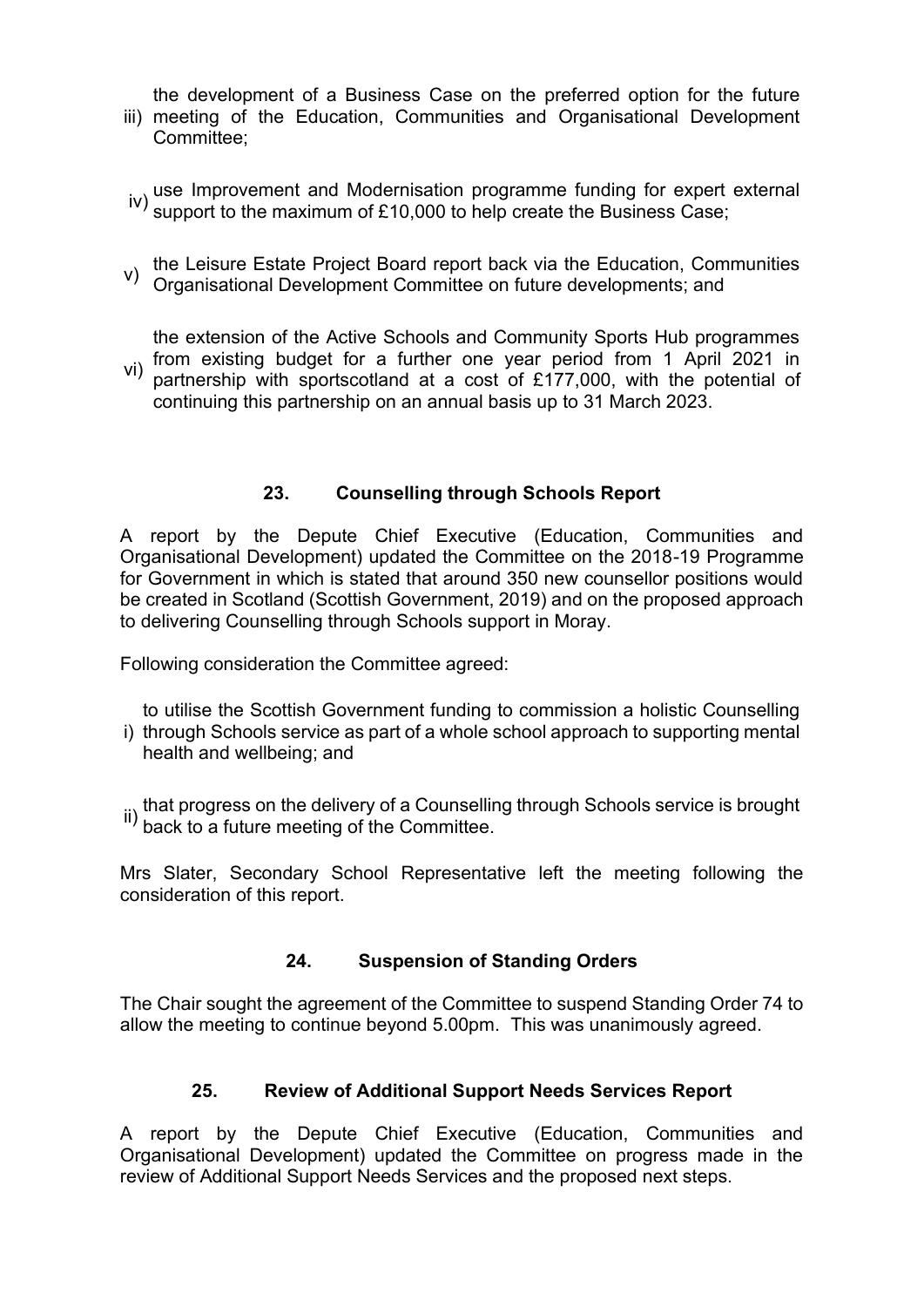During consideration of the report, Councillor Ross sought clarification on why the new Inclusion Manager post was temporary and moved that:

Recommendation 2.1 (ii) the position of Inclusion Manager should be permanent; and

Recommendation 2.1 (iii) the postion of ESO (ASN) should be changed to a qualified teacher with experience in ASN. .

In response, the Depute Chief Executive (Education, Communities and Organisational Development confirmed that the post is temporary as it was felt that part of the review was to look at the structure of the team and in making the post temporary it makes it clear to any possible applicants that there may be a change within the team following the outcome of the review. She further added that to change the ASN Support Worker to a qualified teacher would change the intended nature of the posts and would require the Committee to receive further information as the Committee did not have enough information to make an informed decision on that point.

Following lengthy consideration Councillor McLean proposed agreeing the recommendations as printed, this was seconded by Councillor Alexander.

As Councillor Ross' motion failed to obtain a seconder, the motion fell and accordingly the amendment became the finding of the meeting.

The Committee agreed to:

i) note the timeline for bringing forward business case for the ASN review;

ii) for an initial period of 2 years to stabilise ASN services and to progress the agree to recommend to Moray Council the creation of an Inclusion Manager post transformation agenda (at a cost of £83, 258 per annum);

iii) (ASN) post for an initial period of two years to provide capacity to support agreed to recommend to Moray Council the re-instatement of the second ESO schools during the Covid-19 pandemic and to help provide a secure platform from which change can be driven forward (at a cost of £68,244) per annum);

iv) allocated the Council's Suppor for Learning budget for academic year 2020/21 note the outcomes of the ASN staffing Change Management Plan and agrees to to schools for PSA hours on a needs basis;

v) agree to use the (carried forward) 2019/20 Scottish Government Additional Support for Learning funding to develop the proposed Pupil Support Worker role as a test of change to inform the development of the ASN Review Business Case; and

vi) funding to provide flexibility to meet emerging additional support needs in school<br>Vi) yoor (including needs, associated with the impact of COVID 10) through the agree to use the 2020/21 Scottish Government Additional Support for Learning year (including needs associated with the impact of COVID-19) through the allocation of additional PSA hours.

# **26. Resumption of the Meeting - 25 November 2020**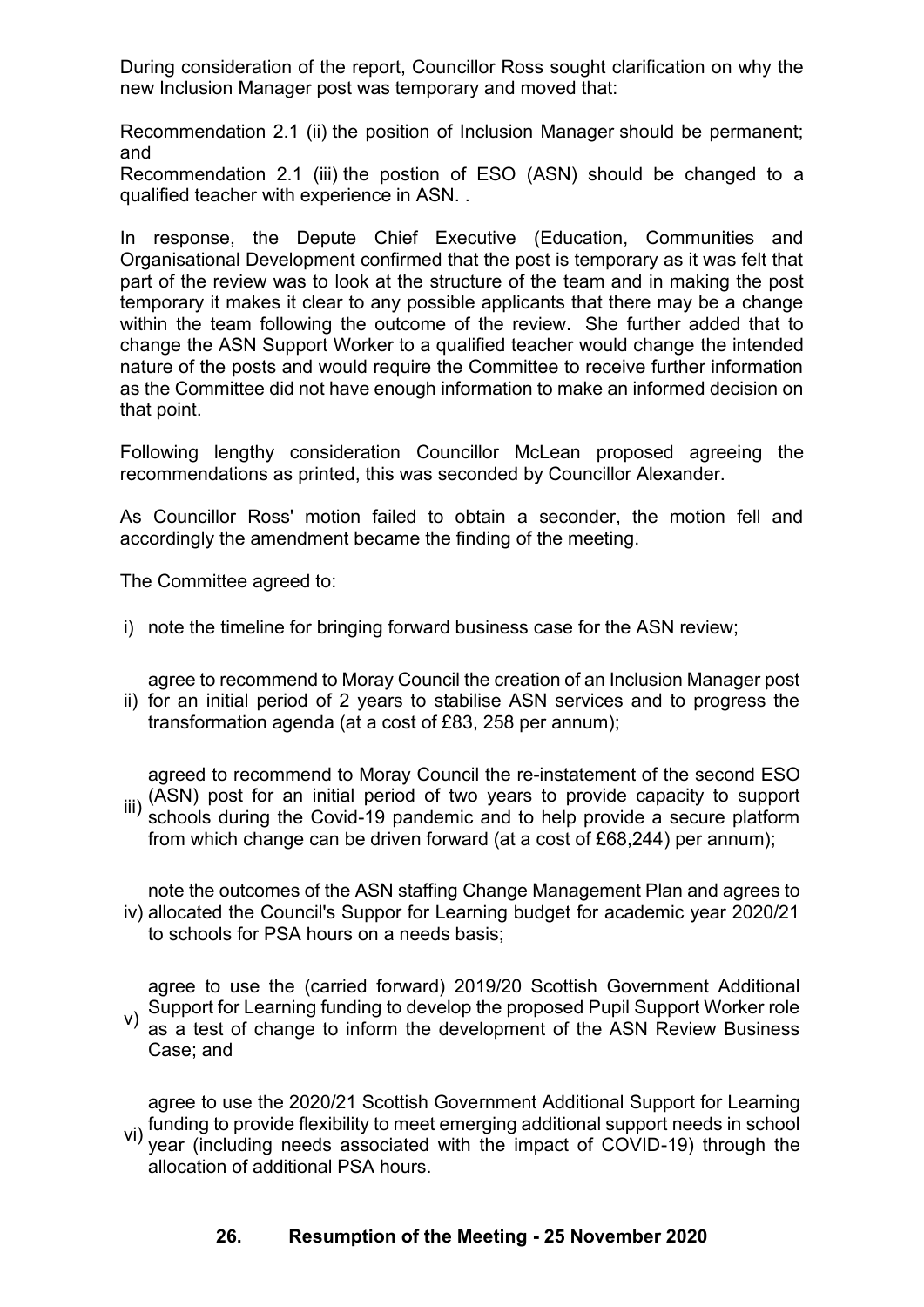Resumption of the meeting of 18 November 2020.

# **PRESENT**

Councillor George Alexander, Councillor James Allan, Councillor Paula Coy, Councillor Lorna Creswell, Councillor John Divers, Councillor Tim Eagle, Councillor Claire Feaver, Councillor Graham Leadbitter, Councillor Aaron McLean, Councillor Ray McLean, Councillor Laura Powell, Councillor Derek Ross, Councillor Sonya Warren

## **APOLOGIES**

#### Councillor Shona Morrison

### **ALSO IN ATTENDANCE**

Also in attendance at the above meeting were the Chief Executive, Depute Chief Executive (Education, Communities and Organisational Development), Head of Governance, Strategy and Performance, Head of HR, ICT and Organisational Development, Head of Transformation, Head of Children and Families and Criminal Justice Social Work; Criminal Justice Co-ordinator, Corporate Parenting and Commissioning Manager and Lissa Rowan, Committee Services Officer.

Also present for item 15 were Susan Slater, Secondary Teacher Representative, Angela Stuart, Primary Teacher Representative and Nicola Belcher, Parent Council Representative.

## **27. Education Resources and Communities and Education Capital Budget Monitor Report**

Councillor R McLean lost connection during discussion of this item.

A report by the Depute Chief Executive (Education, Communities and Organisational Development) informed the Committee of projects and proposed expenditure for Capital budgets within Education Resources and Communities and Education for 2020/21.

The Acting Head of Housing and Property gave a brief update on the impact that Covid-19 has had on the project plan dates for Lossiemouth High School and Linkwood Primary School. He added that the changeover for Lossiemouth High School from the old school to the new would now take place during the Easter holidays 2021 and not half term as originally anticipated.

With regards to Linkwood Primary School, the Acting Head of Housing and Property confirmed that the school was due to be handed over on 19 November 2020 but due to issues with some of the certification of the building this did not happen. Discussions are taking place with HubCo to agree a new handover date which it is anticipated to be in a matter of weeks.

During lengthy discussion of the report, Councillors expressed concerns at the late cancellation of the handover of Linkwood Primary School as assurances had been given that the school would be handed over on schedule and sought information on whether there would be compensation for the delays and also the additional costs of delays to both schools.

In response the Acting Head of Housing and Property confirmed that the design and build method for the school is carried out through HubCo with the work being contracted to Balfour Beatty and therefore the Council is a participant in the project rather than a client. He further added that HubCo were aware of the issues with the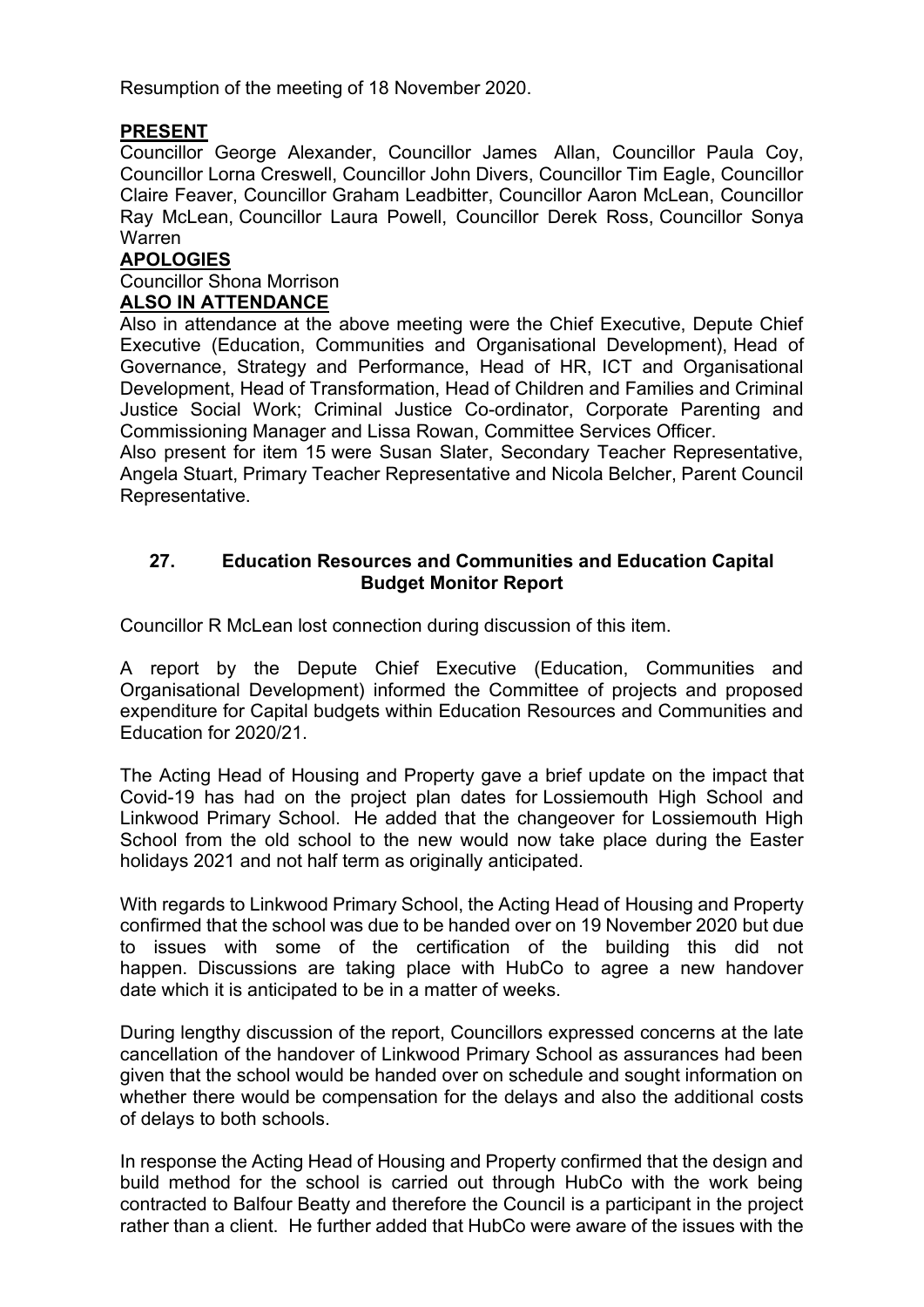certification but wanted the Council to take possession of the school on the agreed date. When the Council became aware of some of the certification results for the school Officers were unhappy and refused to take possession. He further clarified that the Council are clear on the results required and having taken legal Officers are satisfied that it was the right decision not to take possession at the current time.

Discussions are taking place with HubCo and he further emphasised that the risks that emerged were not communicated to the Council in the run up to the handover and so there was no way of knowing earlier of the issues which have now come to light.

With regards to the delays caused by Covid-19 and the additional costs, the Acting Head of Housing and Property confirmed that the additional costs will be in the region of 1 - 2% but assured Councillors that negotiation on those costs are ongoing and all claims by the contractors are being scrutinised. A request has been made to the Scottish Government for assistance with the costs. He further added that Lossiemouth High School was funded by the Government and is optimistic that financial assistance will be obtained for that project, however Linkwood Primary was funded by the Council and it is not clear if assistance will be received for this project.

Following lengthy consideration the Committee agreed to:

- i) note the year end out turn position for Education Resources and Communities and Education budgets during 2019/20;
- ii) note the Education Resources and Communities and Education Capital Budgets to 30 September 2020;
- iii) note the delay in the Schools Essential Maintenance Programme due to the postponement of the summer works due to the Covid-19 restrictions;
- iv) approve the inclusion of external building fabric projects in Schools Essential<br>(iv) Maintenance Programme for 2020/21 and 2021/22 financial vector and Maintenance Programme for 2020/21 and 2021/22 financial years; and
- v) Projects due to the Covid-19 restrictions and the additional contractual costs note the delay to Lossiemouth High School and Linkwood Primary School that will be incurred.

# **28. Performance Report HR OD ICT - Half Year to March 2020**

Councillor Allan lost connection during discussion of this item.

A report by the Depute Chief Executive (Education, Communities and Organisational Development) informed the Committee of the performance of the service for the period from 1 October 2019 to 31 March 2020.

Following consideration, the Committee welcomed the good performance detailed within the report and thereafter agreed to note:

i) performance of the Service Plan, Operational Performance Indicators and Complaints to the end of March 2020; and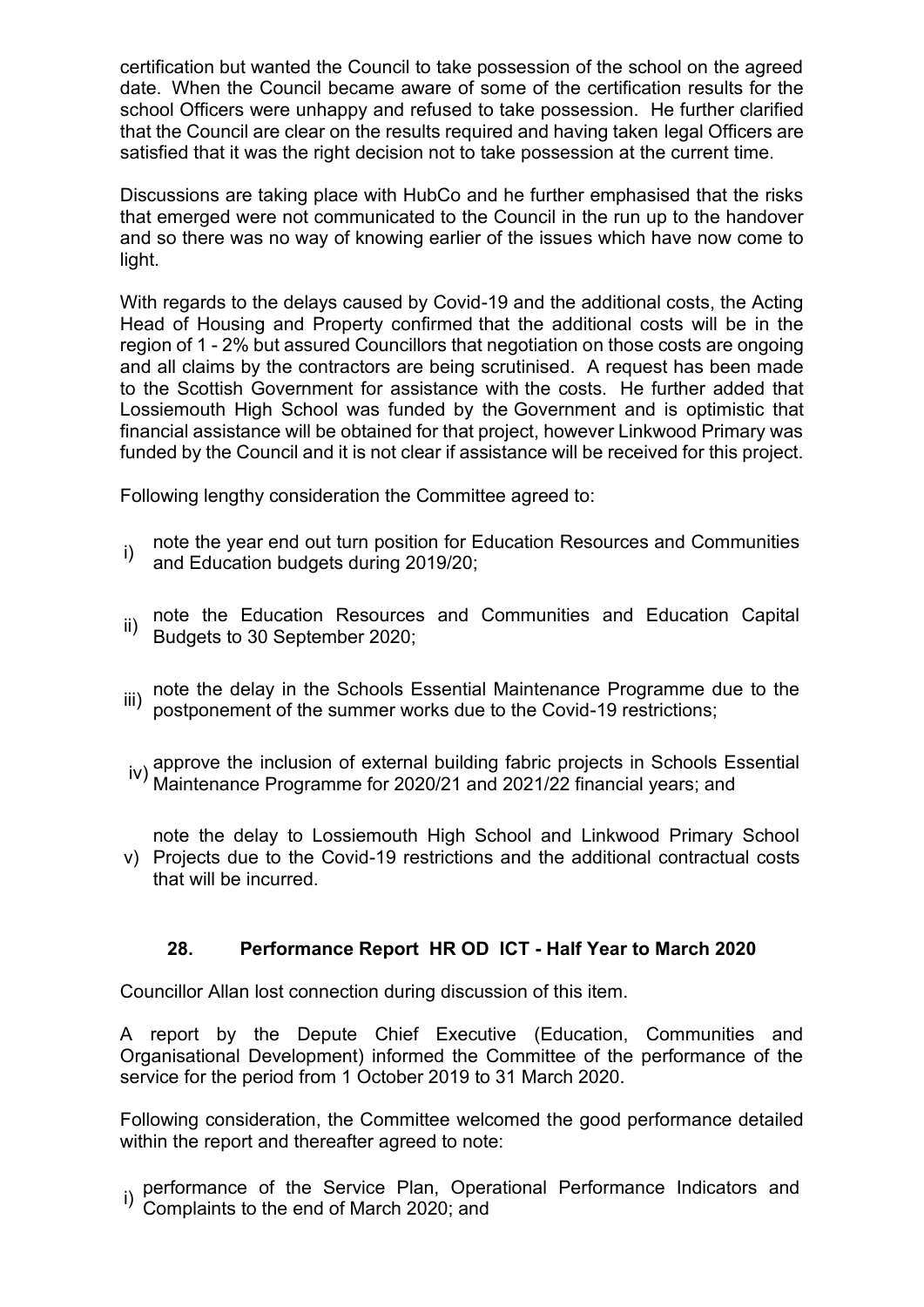ii) note the actions being taken to improve performance where required.

## **29. Workforce Planning 2019-20**

A report by the Depute Chief Executive informed the Committee of the progress made against the workforce strategy and plan and to consider the proposed interim workforce strategy for the period 2020-22.

Following consideration the Committee agreed to:

- i) note the progress made against the 2019 workforce plan;
- ii) note the impact of Covid-19 on the programme delivery; and
- iii) approve the proposed interim workforce and organisational development<br><sup>iii)</sup> strategy that prioritises activity for 2020-2022.

# **30. Health and Safety Annual Report**

Councillor Allan re-joined the meeting during discussion of this item.

A report by the Depute Chief Executive (Education, Communities and Organisational Development) asked the Committee to consider the annual health and Safety report and approve the progress noted, proposed future actions and carry forward of outstanding actions for the next year.

Following consideration, the Committee agreed to:

- i) note the content of the annual health and safety report, as set out in Appendix 1<br><sup>i)</sup> and the progress towards the outcomes established in the last report; and
- ii) approve the carry forward of outstanding actions and proposed future actions for<br>2020.

# **31. ICT Strategy and Plan 2020-23**

A report by the Depute Chief Executive (Education, Communities and Organisational Development) informed the Committee of the progress made against the ICT strategy and plan and to consider the refreshed ICT strategy and plan for the period 2020-2023.

Following consideration, the Committee agreed to:

i) note the progress made against the 2019 ICT plan;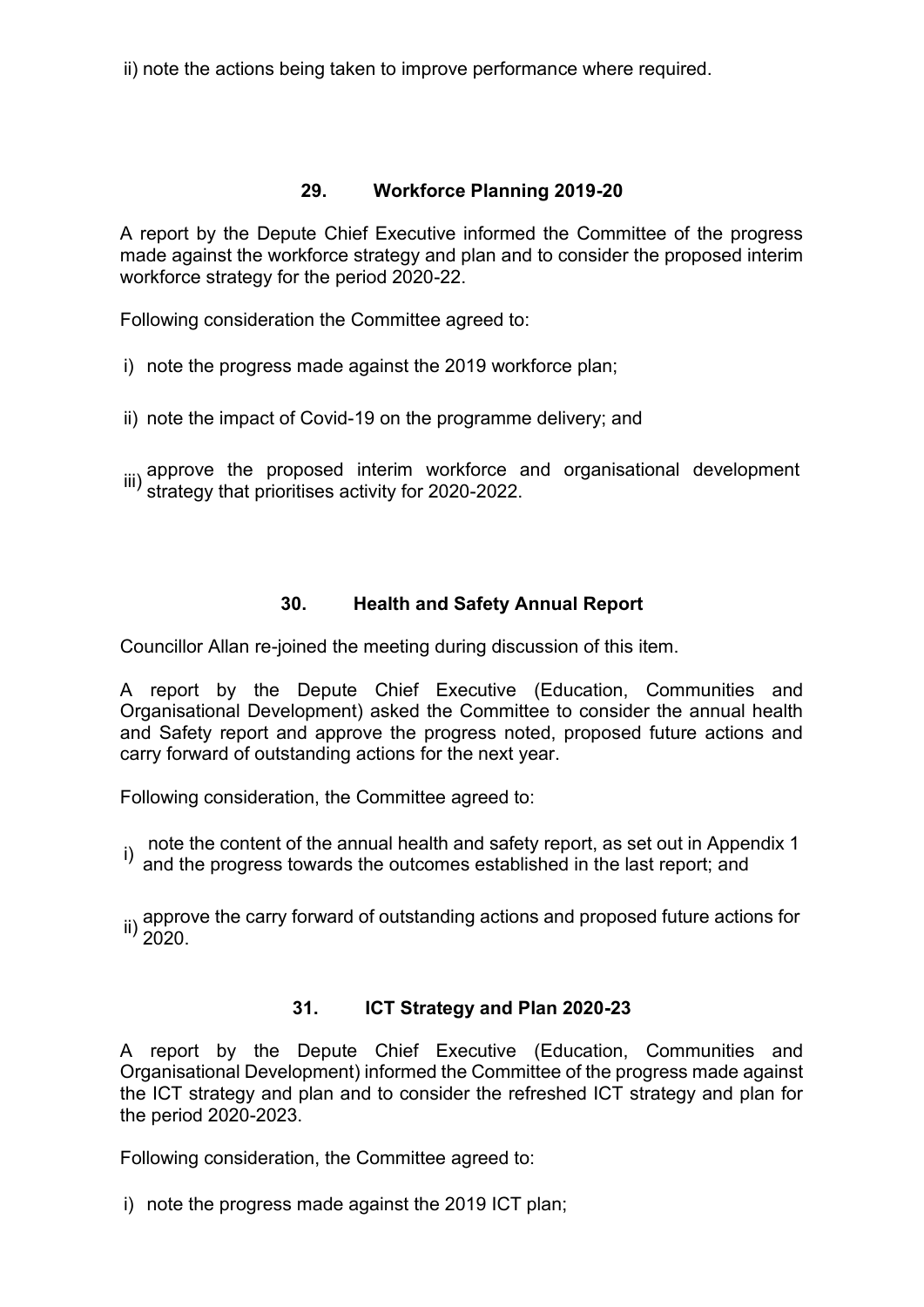ii) note the impact of Covid-19 on the programme delivery; and

iii) approve the refreshed ICT strategy that prioritises activity for 2020- 2023

# **32. Elected Member Learning and Development Strategy**

Councillor Coy lost connection during discussion of this item.

A report by the Depute Chief Executive (Education, Communities and Organisational Development) asked the Committee to consider and approve the Elected Member Learning and Development Strategy.

Following consideration the Committee agreed to approve the Elected Member Learning and Development Strategy (Appendix 1) and encourage all Members to engage with developing their personal development plan and to continue to optimise their uptake of development and training opportunities.

### **33. Performance Report Governance Strategy and Performance – Half Year to March 2020**

A report by the Depute Chief Executive (Education, Communities and Organisational Development) informed the Committee of the performance of the service for the period from 1 April 2019 to 31 March 2020.

Following consideration, the Committee welcomed the good performance detailed within the report and thereafter agreed to note:

- <sub>i)</sub> performance of the Service Plan, Operational Performance Indicators and<br><sup>i)</sup> Complaints to the end of March 2020; and
- ii) the actions being taken to improve performance where required.

### **34. Improvement and Modernisation Programme**

Mrs Belcher, Parent Representative left the meeting during discussion of this item.

A report by the Depute Chief Executive (Education, Communities and Organisational Development) informed the Committee of the latest progress with respect tot he Council's Improvement and Modernisation Programme.

Following consideration, the Committee agreed to:

i) note the progress made against the projects within the IMP; and

ii) note the actual and estimated savings identified against the various work streams<br>ii) to date.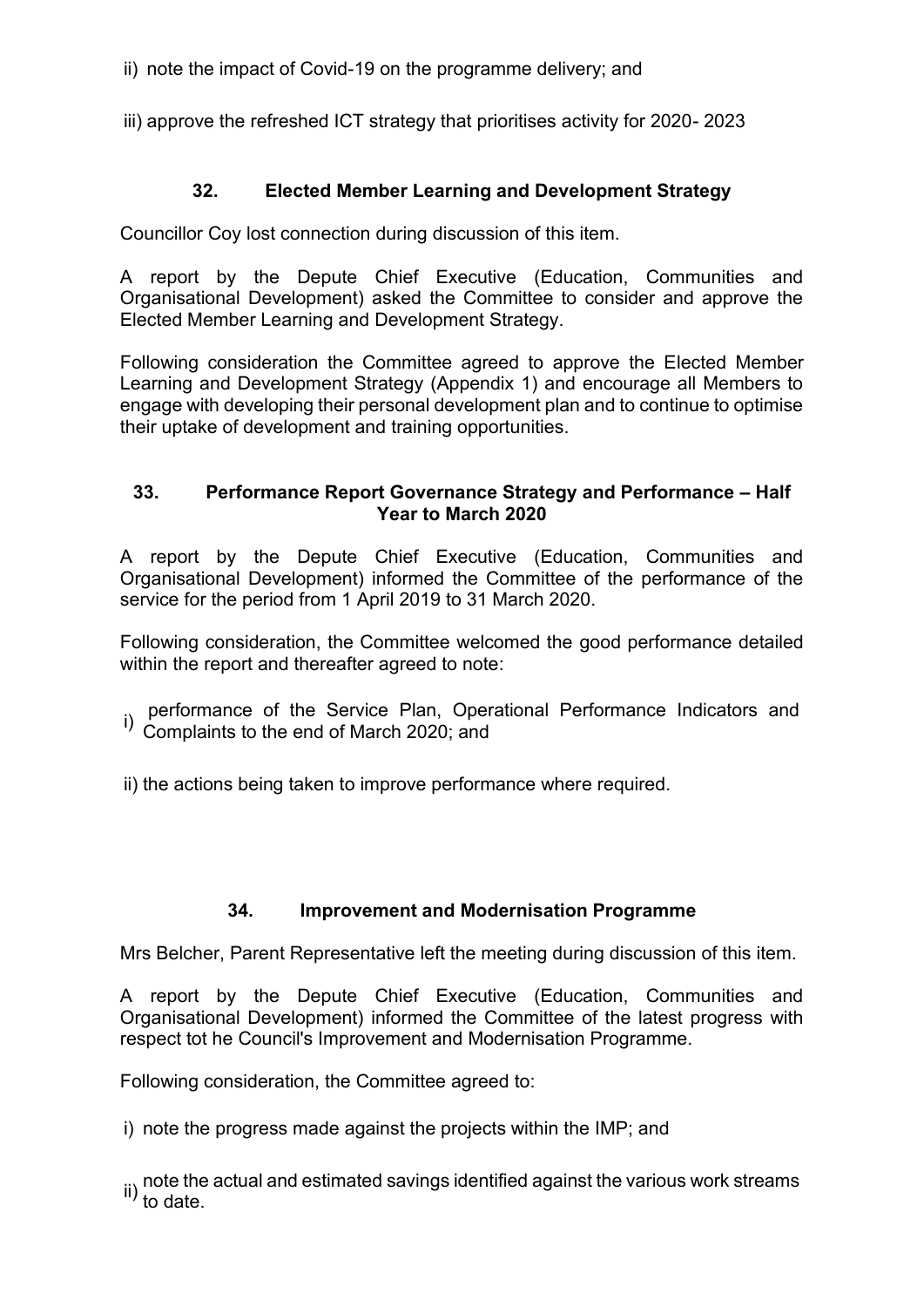# **35. Schools ICT Strategy**

A report by the Depute Chief Executive (Education, Communities and Organisational Development) invited the Committee to consider the progress made towards the development of a revised Digital Strategy for Education.

Following consideration, the Committee agreed to:

- note the work being undertaken towards the development of a revised Digital Strategy for Education; and
- ii) note that a revised strategy will be reported to this Committee in June 2021; and

iii) the provision of adequate bandwith to enable learning and teaching that an update be provided to the next meeting of this Committee in relation to requirements across all schools.

## **36. Question Time \*\*\***

Councillor Ross stated that he was aware that fluid resistant face masks had been issued to members of teaching staff within Aberdeenshire and Aberdeen City Councils and queried whether these fluid resistant face masks are available for teaching staff in Moray Council.

In response the Head of Education advised that fluid resistant masks are available for those members of staff who have to breach the 2 metre social distance when carrying out their duties.

# **37. Moray and Nairn Educational Trust - Disbursement 2020/21**

A report by the Depute Chief Executive (Education, Communities and Organisational Development) provided information and to seek approval for the payment plan to be used to assess applications to the Moray and Nairn Educational Trust and to consider applications to the trust.

Following consideration the Committee agreed to:

i) recommended grants for section 7b (to enable young people to participate in i)<br>i) erganised educational exergions) will not be paid out to applicants unless the approve grants at the rates provided in the payment plan, with a caveat that

organised educational excursions) will not be paid out to applicants unless the excursion takes place; and

notes that, due to Covid-19 travel restrictions affecting planned educational excursions, the recommended grants for section 7b (to enable young people to participate in organised educational excursions) will either be paid to the

ii) applicant to fund an excursion rescheduled within 12 months, or withdrawn and the grant amount returned to trust funds for carry forward to financial year 2021/22.

# **38. Suspension of Standing Orders**